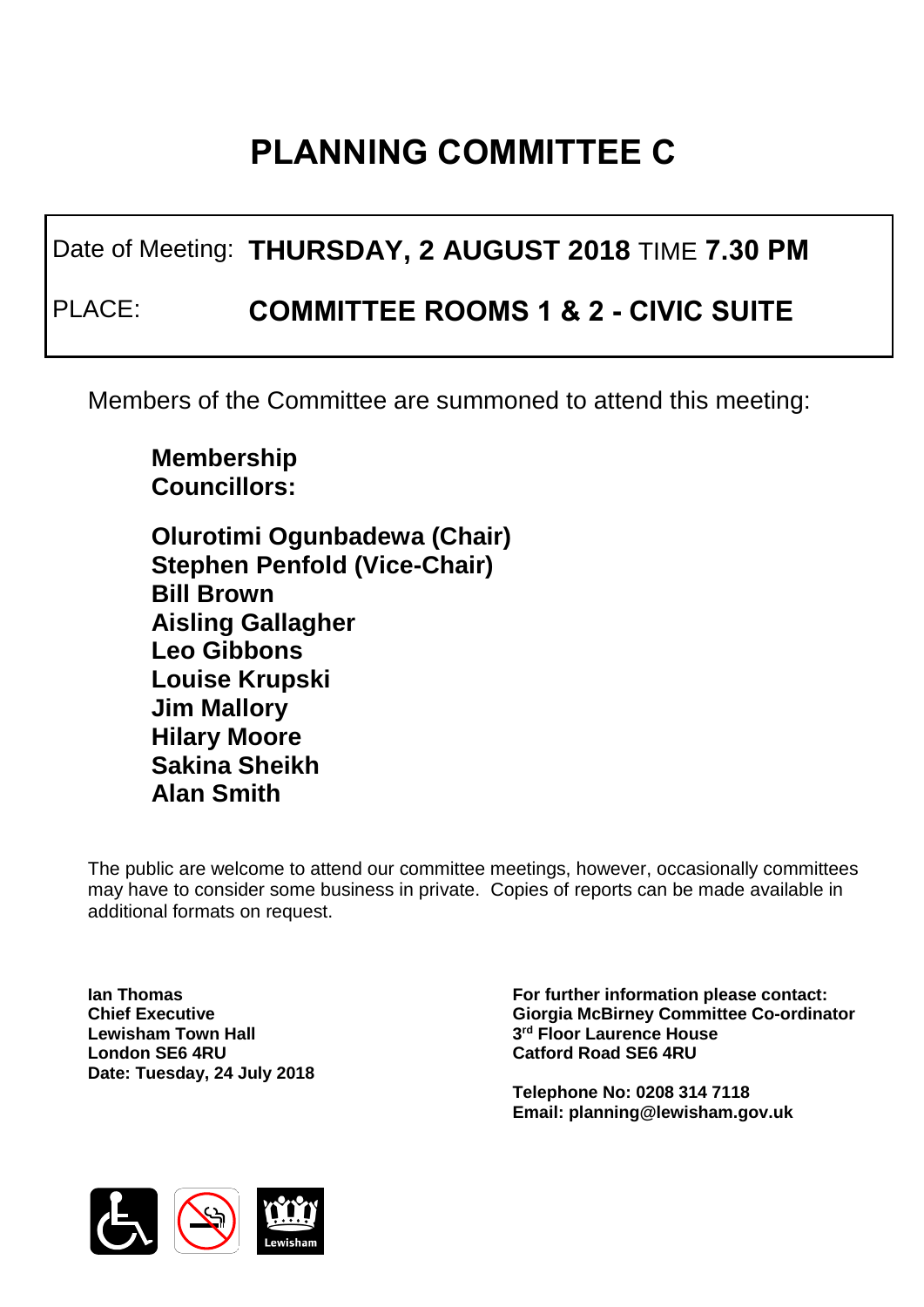## **RECORDING AND USE OF SOCIAL MEDIA**

You are welcome to record any part of any Council meeting that is open to the public.

The Council cannot guarantee that anyone present at a meeting will not be filmed or recorded by anyone who may then use your image or sound recording.

If you are intending to audio record or film this meeting, you must :

- tell the clerk to the meeting before the meeting starts
- only focus cameras / recordings on councillors, Council officers, and those members of the public who are participating in the conduct of the meeting and avoid other areas of the room, particularly where non-participating members of the public may be sitting.
- ensure that you never leave your recording equipment unattended in the meeting room.

If recording causes a disturbance or undermines the proper conduct of the meeting, then the Chair of the meeting may decide to stop the recording. In such circumstances, the decision of the Chair shall be final.